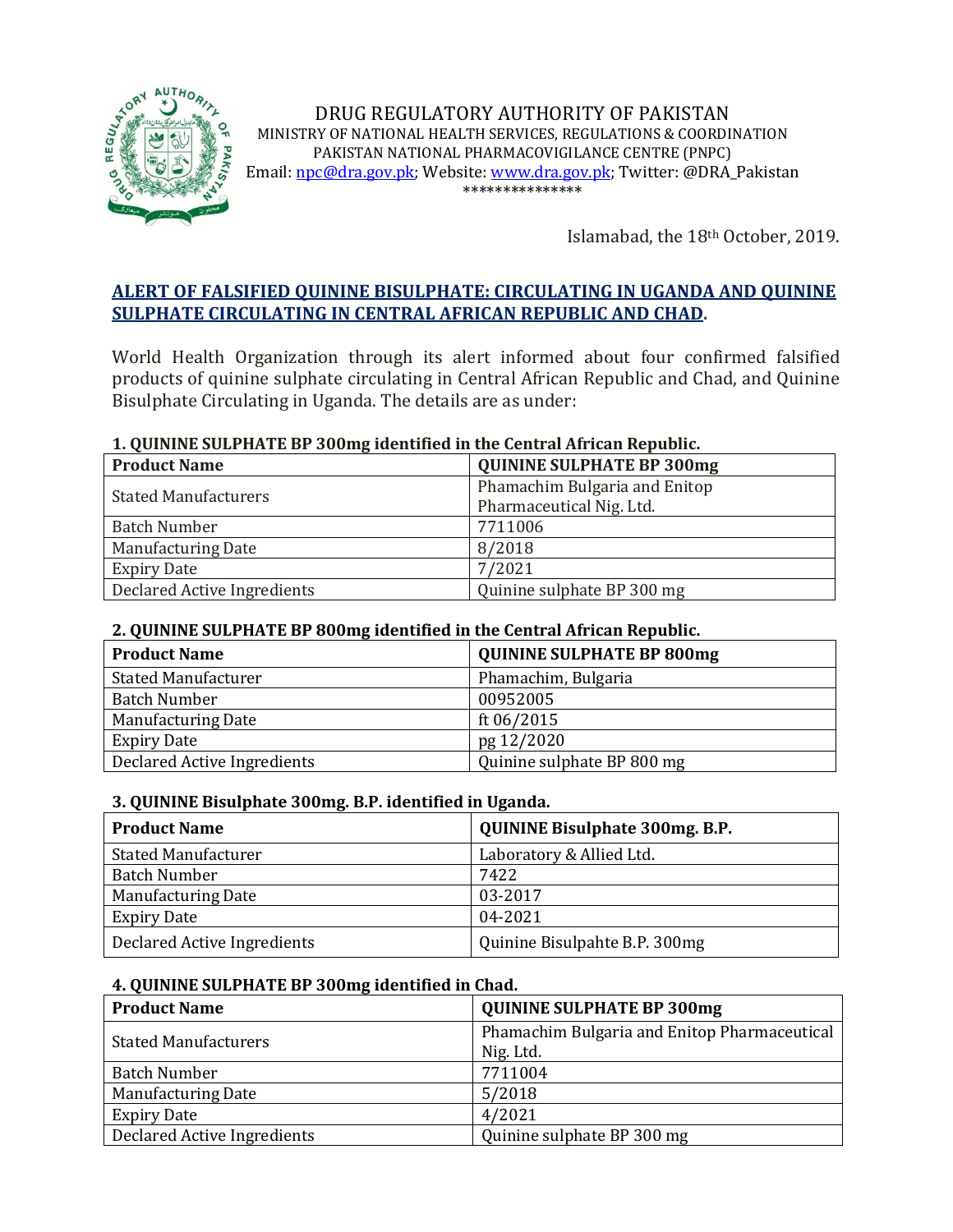WHO requests increased vigilance within the supply chains of countries likely to be affected by these falsified medical products. Increased vigilance should include hospitals, clinics, health centres, wholesalers, distributors, pharmacies and any other suppliers of medical products.

Those patients, who are using any of above specific product, should immediately stop it. If the patient has taken any these falsified medical product, and has suffer an adverse event or an unexpected lack of efficacy, should immediately seek the advice from a qualified healthcare professional, and ensure that they report the incident to Pakistan National Pharmacovigilance Centre, Drug Regulatory Authority of Pakistan. All drugs must be obtained from authentic and reliable sources. Their authenticity and condition should be carefully checked.

Other concern stakeholders are requested to take further necessary action on their part.

For further details see the enclosures.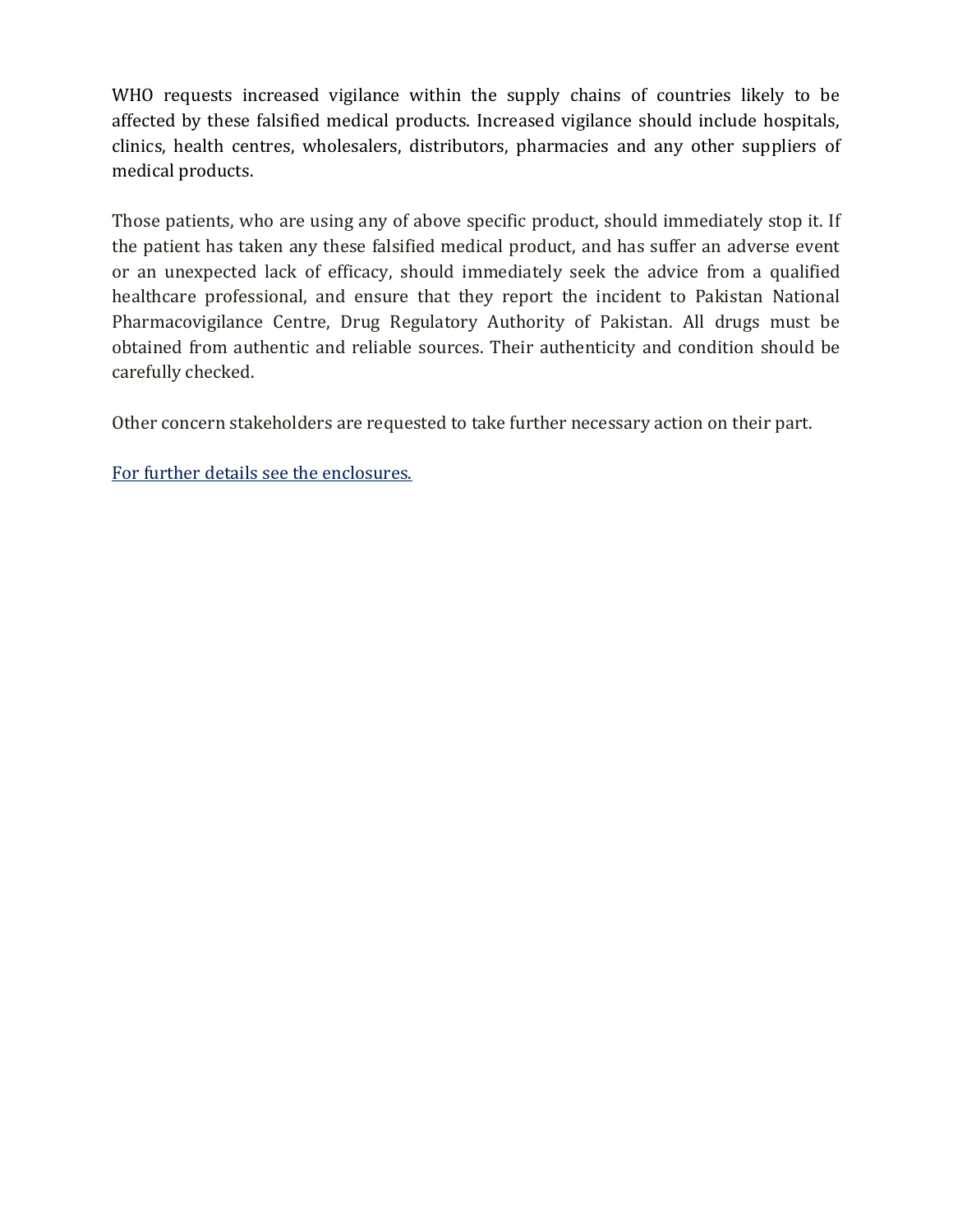

Ref. EMP/SAV/Alert N°10.2019 01 October 2019

# **Medical Product Alert N°10/2019 Falsified Quinine Bisulphate circulating in Uganda and Quinine Sulphate circulating in Central African Republic and Chad**

**This Medical Product Alert relates to four confirmed falsified products: quinine sulphate circulating in Central African Republic and Chad and quinine bisulphate circulating in Uganda.** It should be noted that this is the second WHO Medical Product Alert issued on the same batch number of falsified quinine bisulphate circulating in the African region. Please refer to the previous WHO Medical Product Alert  $N^{\circ}2/2017$  issued 27 July 2017. Quinine bisulphate and quinine sulphate are listed on the WHO Model List of Essential Medicines for management of severe malaria. This alert compiles details of four different falsified products that have been discovered at different times and locations over the past year. This repeated occurrence highlights the need for additional vigilance in Central and East Africa for such products that display common characteristics and distribution patterns.

# **1. QUININE SULPHATE BP 300mg identified in the Central African Republic**

WHO was informed by a non-governmental organization (NGO) that this falsified quinine sulphate was found at patient level in the Central African Republic. At this stage, testing has not yet been conducted. Product details are listed in Table 1 below.

# **Table 1: Details of the falsified Quinine Sulphate BP 300mg, subject of WHO medical product alert N°10/2019**

|                           | <b>Product Name   QUININE SULPHATE BP 300mg</b>                             |
|---------------------------|-----------------------------------------------------------------------------|
|                           | Stated Manufacturers Phamachim Bulgaria and Enitop Pharmaceutical Nig. Ltd. |
| Batch Number 7711006      |                                                                             |
| Manufacturing Date 8/2018 |                                                                             |
| Expiry Date 7/2021        |                                                                             |
|                           | Declared Active Ingredients Quinine sulphate BP 300 mg                      |

Regarding the stated manufacturer, it should be noted that:

- The packaging indicates the product to be manufactured by "Enitop Pharmaceutical Nig. Ltd." The National Agency for Food and Drug Administration and Control (NAFDAC) in Nigeria has confirmed that "Enitop Pharmaceutical Nig. Ltd." is not registered as a manufacturer.
- The packaging indicates the product to be manufactured by "Phamachim Bulgaria". This manufacturer does not exist.

It should also be noted that:

- At this stage, no adverse reactions have been reported to WHO.
- The packaging is in French language but displays numerous inconsistencies.
- The registration number stated on the packaging refers to the National Agency for Food and Drug Administration and Control (NAFDAC) in Nigeria. NAFDAC has confirmed that this is falsified.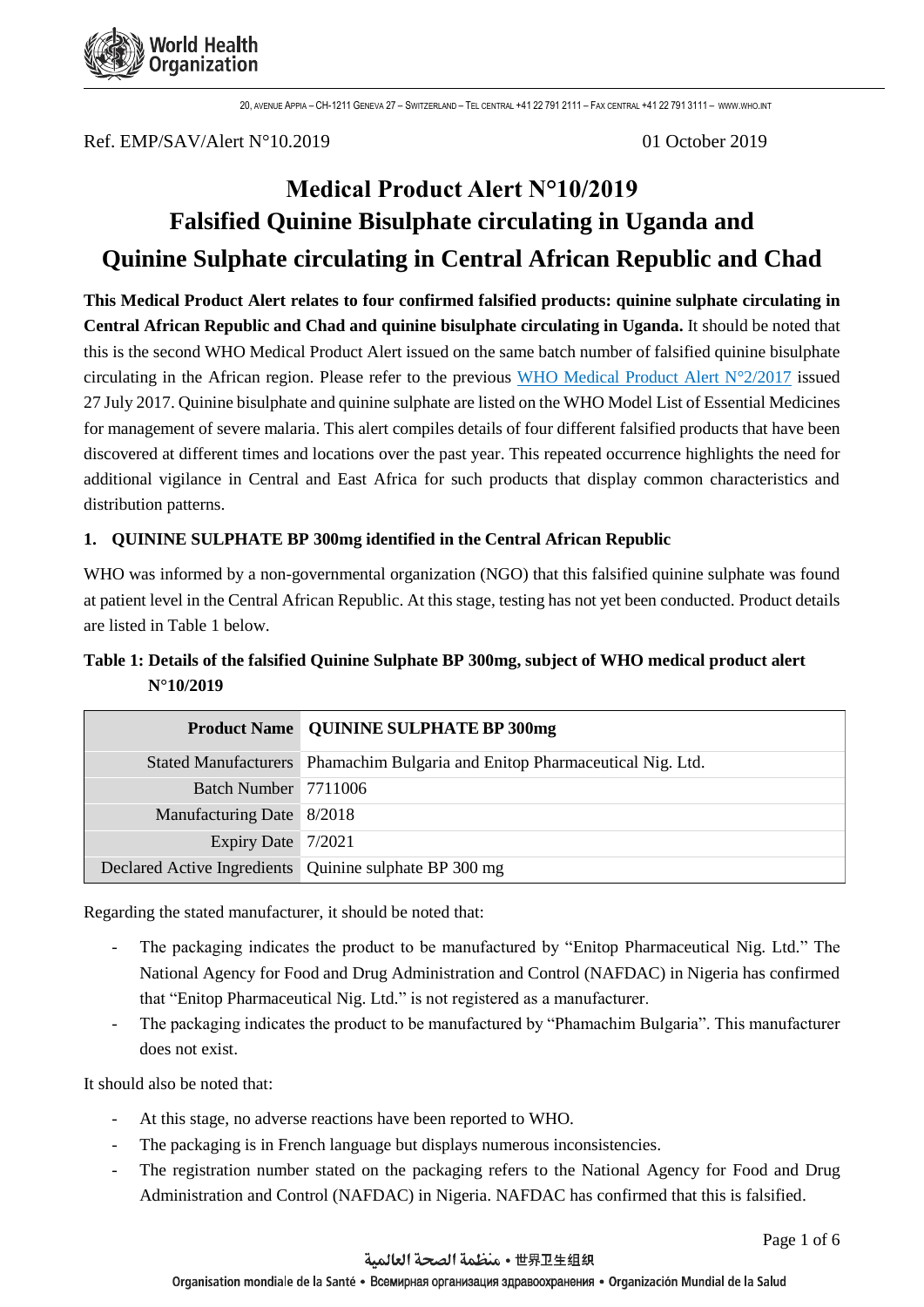#### **2. QUININE SULPHATE BP 800mg identified in the Central African Republic**

WHO was recently informed by a non-governmental organization (NGO) that this falsified quinine sulphate was found at patient level in the Central African Republic. Preliminary testing indicated that the product did not contain any of the stated active ingredient. Product details are listed in Table 2 below.

# **Table 2: Details of the falsified Quinine Sulphate BP 800mg, subject of WHO medical product alert N°10/2019**

|                               | <b>Product Name   QUININE SULPHATE BP 800mg</b>        |
|-------------------------------|--------------------------------------------------------|
|                               | Stated Manufacturer Phamachim, Bulgaria                |
| Batch Number 00952005         |                                                        |
| Manufacturing Date ft 06/2015 |                                                        |
| Expiry Date $pg$ 12/2020      |                                                        |
|                               | Declared Active Ingredients Quinine sulphate BP 800 mg |

Regarding the stated manufacturer, it should be noted that:

The packaging indicates the product to be manufactured by "Phamachim, Bulgaria". This manufacturer does not exist.

It should also be noted that:

- Thin layer chromatography did not identify the expected active ingredient.
- At this stage, no adverse reactions have been reported to WHO.
- The packaging is in French language but displays numerous inconsistencies.
- The registration number stated on the packaging refers to the National Agency for Food and Drug Administration and Control (NAFDAC) in Nigeria. NAFDAC has confirmed that this is falsified.

#### **3. QUININE Bisulphate 300mg. B.P. identified in Uganda**

WHO was recently informed by the Uganda National Drug Authority that falsified quinine bisulphate was found at patient level in Uganda through routine post marketing surveillance on the quality of medical products in the market. Samples were sent for laboratory testing and the results were shared with WHO. Product details are listed in Table 3 below and are contained in the [Uganda National Drug Authority News Release.](https://www.nda.or.ug/substandard-and-falsified-medicines-under-investigation/)

# **Table 3: Details of the falsified Quinine Bisulphate 300mg. B.P., subject of WHO medical product alert N°10/2019**

|                            | Product Name   QUININE Bisulphate 300mg. B.P.               |
|----------------------------|-------------------------------------------------------------|
|                            | Stated Manufacturer Laboratory & Allied Ltd.                |
| Batch Number 7422          |                                                             |
| Manufacturing Date 03-2017 |                                                             |
| Expiry Date 04-2021        |                                                             |
|                            | Declared Active Ingredients   Quinine Bisulpahte B.P. 300mg |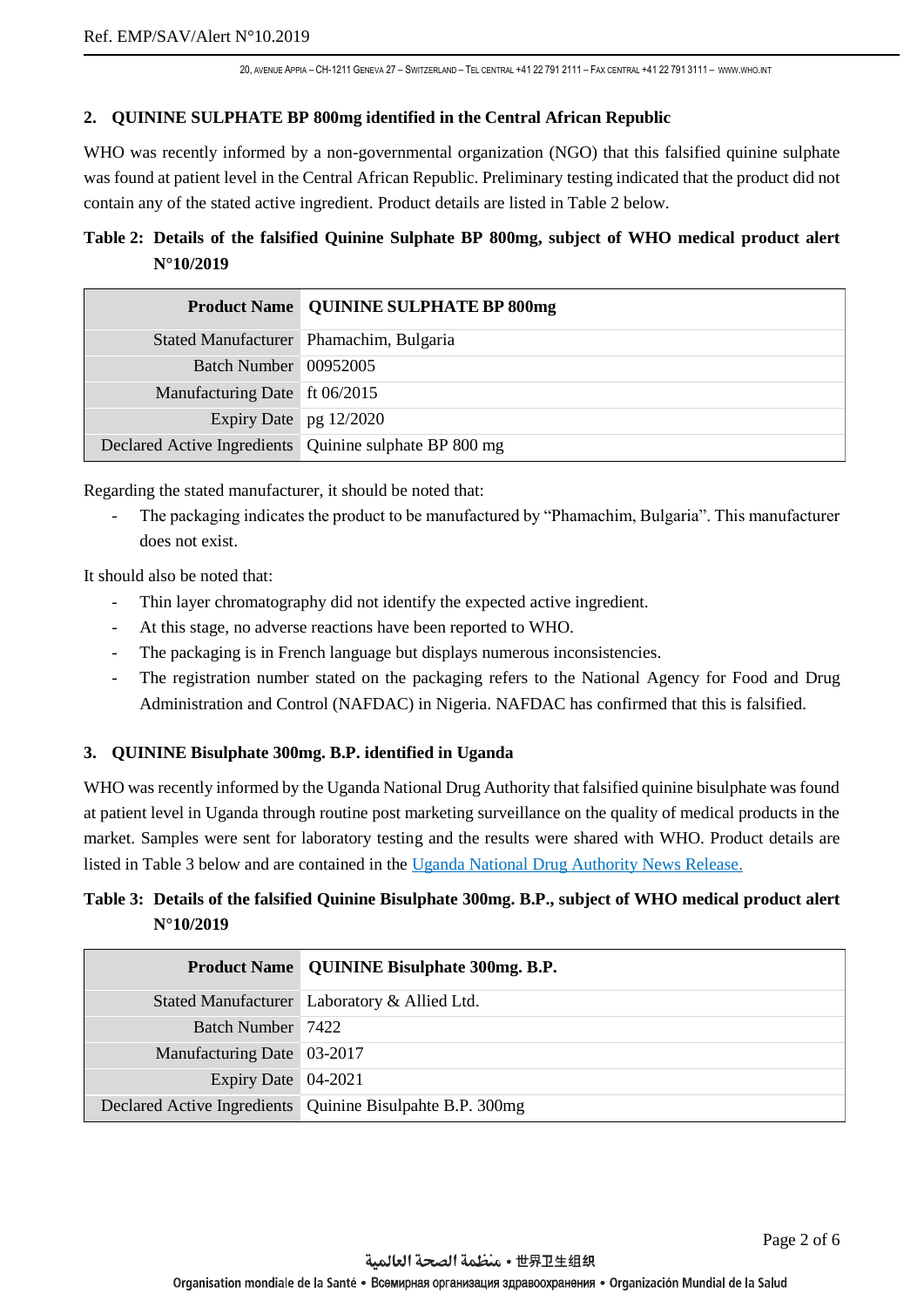The above stated manufacturer has confirmed that:

- They did not manufacture this falsified version.
- The variable details on the product label do not correspond to the genuine manufacturer records.

It should also be noted that:

- Laboratory analysis did not identify the expected active ingredient.
- At this stage, no adverse reactions have been reported to WHO.
- There are labelling and packaging inconsistencies, including spelling errors.

#### **4. QUININE SULPHATE BP 300mg identified in Chad**

WHO was informed by a non-governmental organization (NGO) that this falsified quinine sulphate was found at patient level in Chad. Preliminary testing indicated that the product did not contain any of the stated active ingredient. Product details are listed in Table 4 below.

# **Table 4: Details of the falsified Quinine Sulphate BP 300mg, subject of WHO medical product alert N°10/2019**

|                           | <b>Product Name   QUININE SULPHATE BP 300mg</b>                             |
|---------------------------|-----------------------------------------------------------------------------|
|                           | Stated Manufacturers Phamachim Bulgaria and Enitop Pharmaceutical Nig. Ltd. |
| Batch Number 7711004      |                                                                             |
| Manufacturing Date 5/2018 |                                                                             |
| Expiry Date 4/2021        |                                                                             |
|                           | Declared Active Ingredients Quinine sulphate BP 300 mg                      |

Regarding the stated manufacturer, it should be noted that:

- The packaging indicates the product to be manufactured by "Enitop Pharmaceutical Nig. Ltd. The National Agency for Food and Drug Administration and Control (NAFDAC) in Nigeria has confirmed that "Enitop Pharmaceutical Nig. Ltd." is not registered as a manufacturer.
- The packaging indicates the product to be manufactured by "Phamachim Bulgaria". This manufacturer does not exist.

It should also be noted that:

- Thin layer chromatography did not identify the expected active ingredient.
- At this stage, no adverse reactions have been reported to WHO.
- The packaging is in French language but displays numerous inconsistencies.
- The registration number stated on the packaging refers to the National Agency for Food and Drug Administration and Control (NAFDAC) in Nigeria. NAFDAC has confirmed that this is falsified.

Photographs and advice to the public are available on the following pages.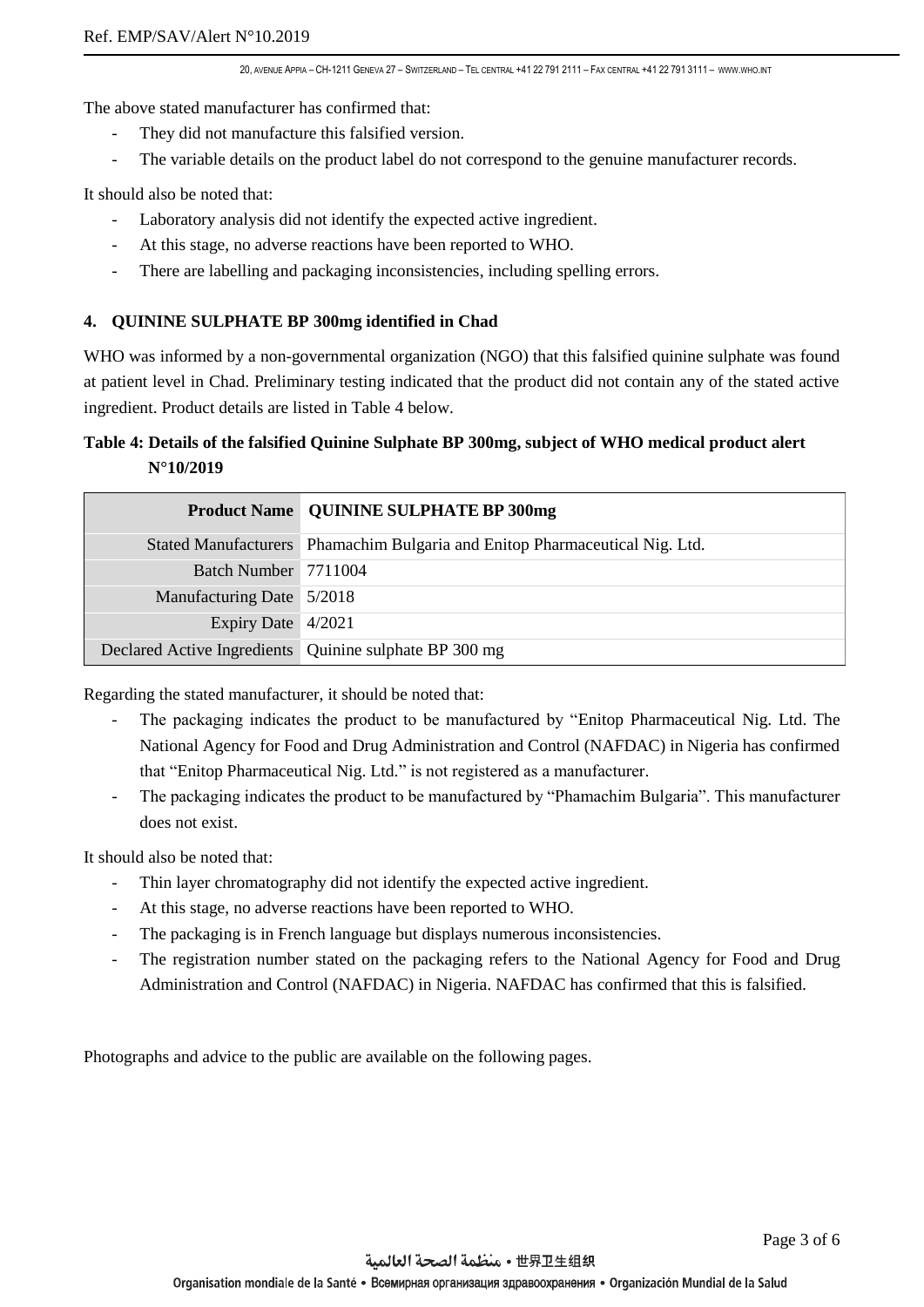**Photographs of falsified quinine products subject of WHO Medical Product Alert N°10/2019**

**1. QUININE SULPHATE BP 300mg, batch 7711006 identified in the Central African Republic** 



**2. QUININE SULPHATE BP 800mg, batch number 00952005 identified in the Central African Republic**

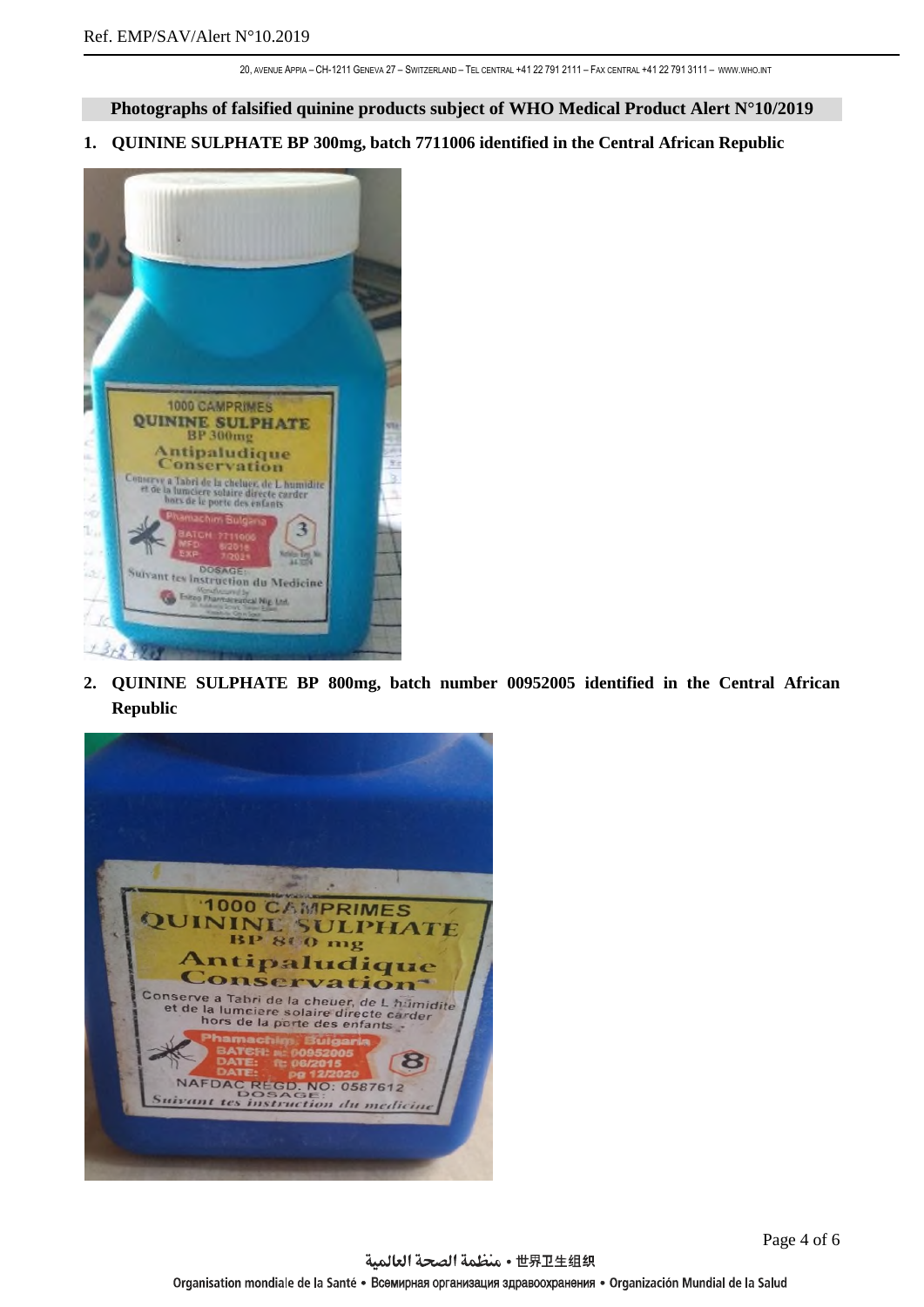**3. QUININE Bisulphate 300mg. B.P., batch number 7422 identified in Uganda** 



**4. QUININE SULPHATE BP 300mg, batch 7711004 identified in Chad**